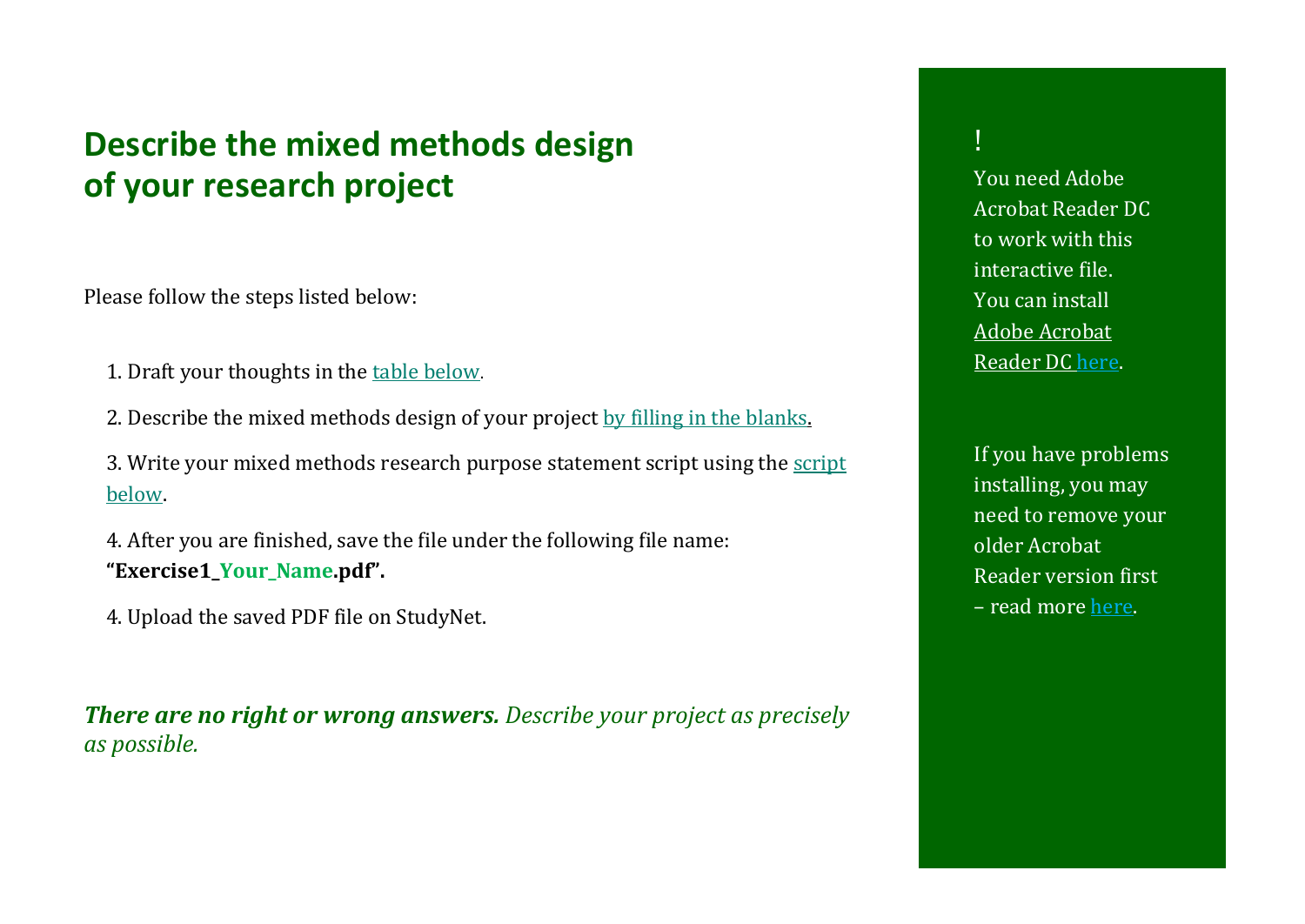<span id="page-1-0"></span>

## **Sketch our thoughts in the table below.**

| Phase in the<br><b>Research Cycle</b> | <b>Guiding Questions</b>                                                                                                                                | <b>Application to Your Research Problem</b>                                                                                                                                                                                                                                                                                                                                                                                                                                                                                                                                       |                                                                |
|---------------------------------------|---------------------------------------------------------------------------------------------------------------------------------------------------------|-----------------------------------------------------------------------------------------------------------------------------------------------------------------------------------------------------------------------------------------------------------------------------------------------------------------------------------------------------------------------------------------------------------------------------------------------------------------------------------------------------------------------------------------------------------------------------------|----------------------------------------------------------------|
| Diagnosing Phase                      | What is your research<br>problem or research<br>interest?<br>What do you know about it?                                                                 | At the moment there are several changes within school that has a connection to digitalization. It is already<br>clear that the schools must be more digitalized. But what are the main values of using digital tools for teacher<br>and students (It must be that the advantage is bigger than the disadvantage) In 2022 there will be a new<br>curriculum for vocational schools which will focus more on "self-learning thorugh digital tools" and<br>"Handlungskompetenzen". The purpose of my study is to find out how the roles of teachers will look like in the<br>future. |                                                                |
| Data collection                       | What quantitative and<br>qualitative data do you<br>plan to collect to learn<br>about the problem?                                                      | 1. Qualitative: Observation of lessons where digital tools are already used --> which<br>roles do the teacher implement (coach, mentor, lesson)<br>2. Quantitative: Ask teachers (Wirtschaft & Gesellschaft)<br>3. Qualitative: Talk through the findings with experts.                                                                                                                                                                                                                                                                                                           |                                                                |
| Methods                               | What methods do you plan to<br>use/mix in order to collect your data?                                                                                   | <b>Quantitative Methods</b>                                                                                                                                                                                                                                                                                                                                                                                                                                                                                                                                                       | <b>Qualitative Methods</b>                                     |
|                                       | / Eliminate the hods<br>method/methods<br>method/methods<br>that are irrelevant<br>to your research<br>to your research<br>to your research<br>buttons. | survey                                                                                                                                                                                                                                                                                                                                                                                                                                                                                                                                                                            | <b>interviews</b><br>observations (role-play, action research) |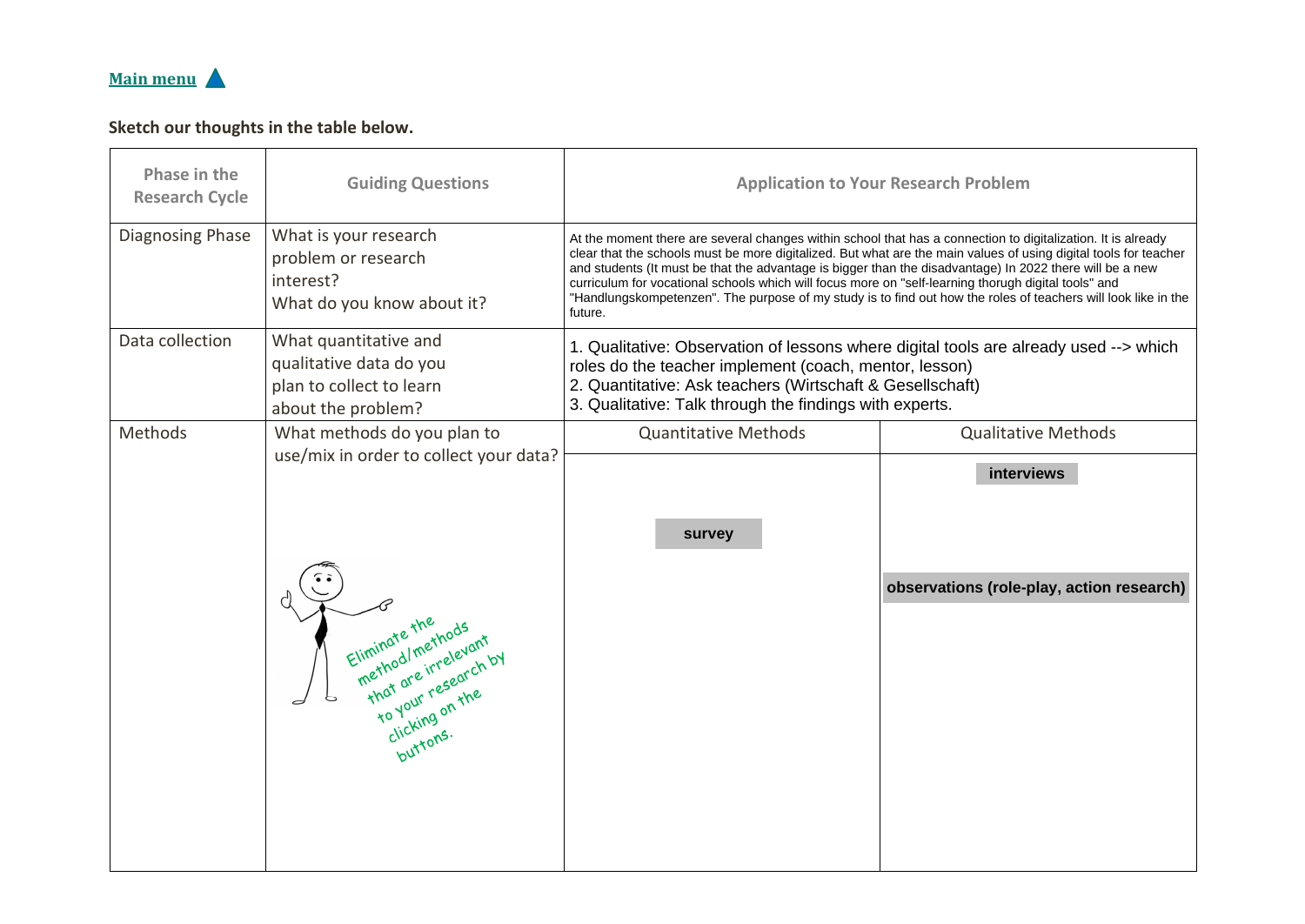| Evaluation                | How do you plan to learn whether<br>the data collection has worked and<br>what needs to eventually be<br>changed?                                                                                                                             | 1) Saturation of the observation - is it the same in different lessons?<br>2) Survey: survey speed, dropout rate (which question)                        |  |
|---------------------------|-----------------------------------------------------------------------------------------------------------------------------------------------------------------------------------------------------------------------------------------------|----------------------------------------------------------------------------------------------------------------------------------------------------------|--|
| Iteration or<br>extension | Do you plan to iterate or extend the<br>data collection phase? If so, what do<br>you plan to change or add during the<br>iteration?                                                                                                           | Not explicitly                                                                                                                                           |  |
| Integration               | How do you plan to integrate your<br>quantitative and qualitative data<br>(e.g., through building, connecting or<br>merging)?<br>Eliminate the<br>method/methods<br>that are irrelevant<br>To your research by<br>clicking on the<br>buttons. | build<br>connect<br>Build 1) from the gathered observation and build the survey<br>Connect 2) the Data the survey has given and discuss it with experts. |  |
| Interpretation            | How do you plan to interpret your<br>results in order to reach final<br>conclusions from your research<br>projects?                                                                                                                           | Interpretation through experts in the field.                                                                                                             |  |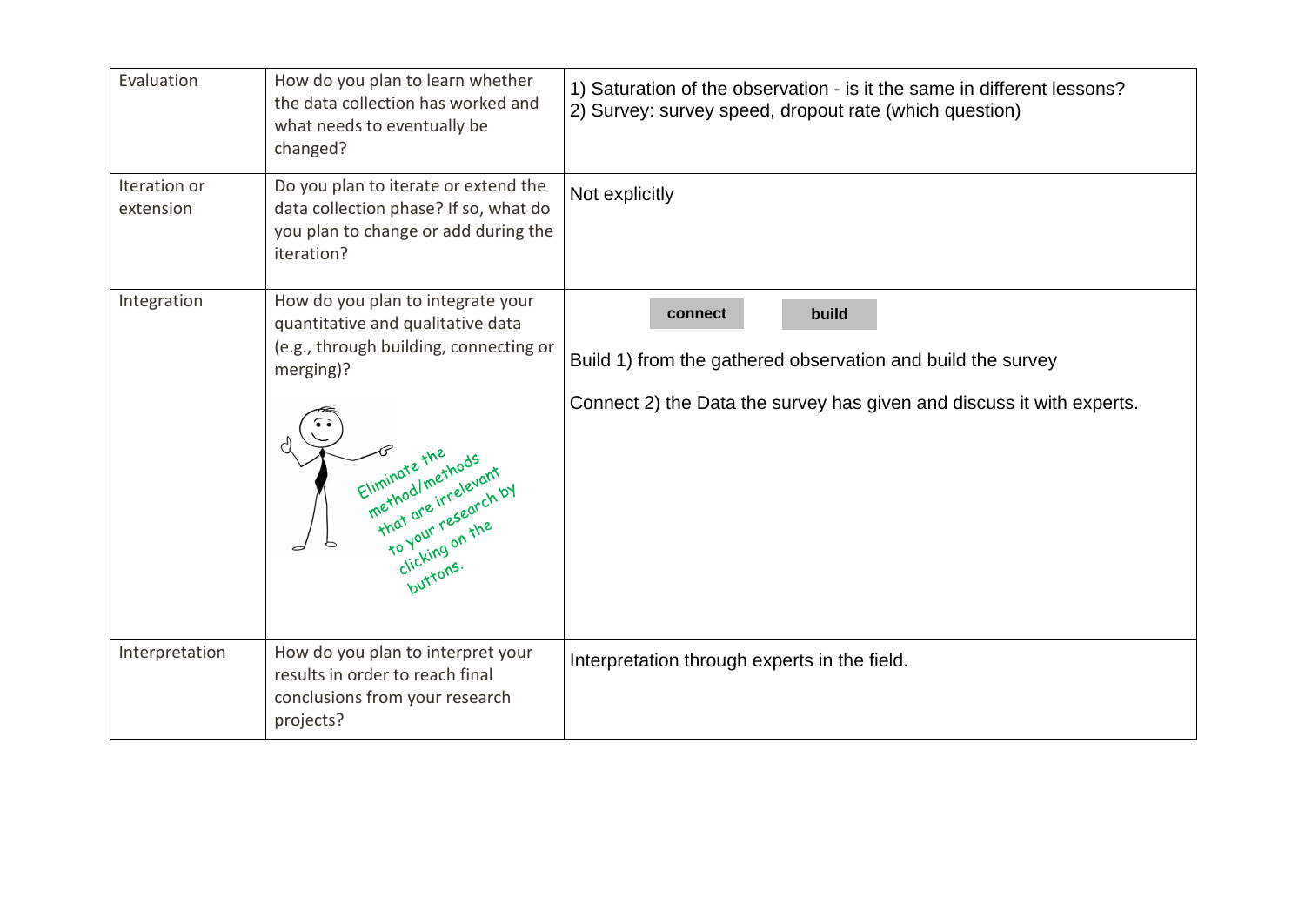



Eliminate the Eliminate the<br>Eliminate the thods<br>method/methods iminate the thods<br>method/methods/<br>method/methods/anth<br>that are irresearch by

<span id="page-3-0"></span>**Describe the mixed methods design of your project by filling in the blanks.**